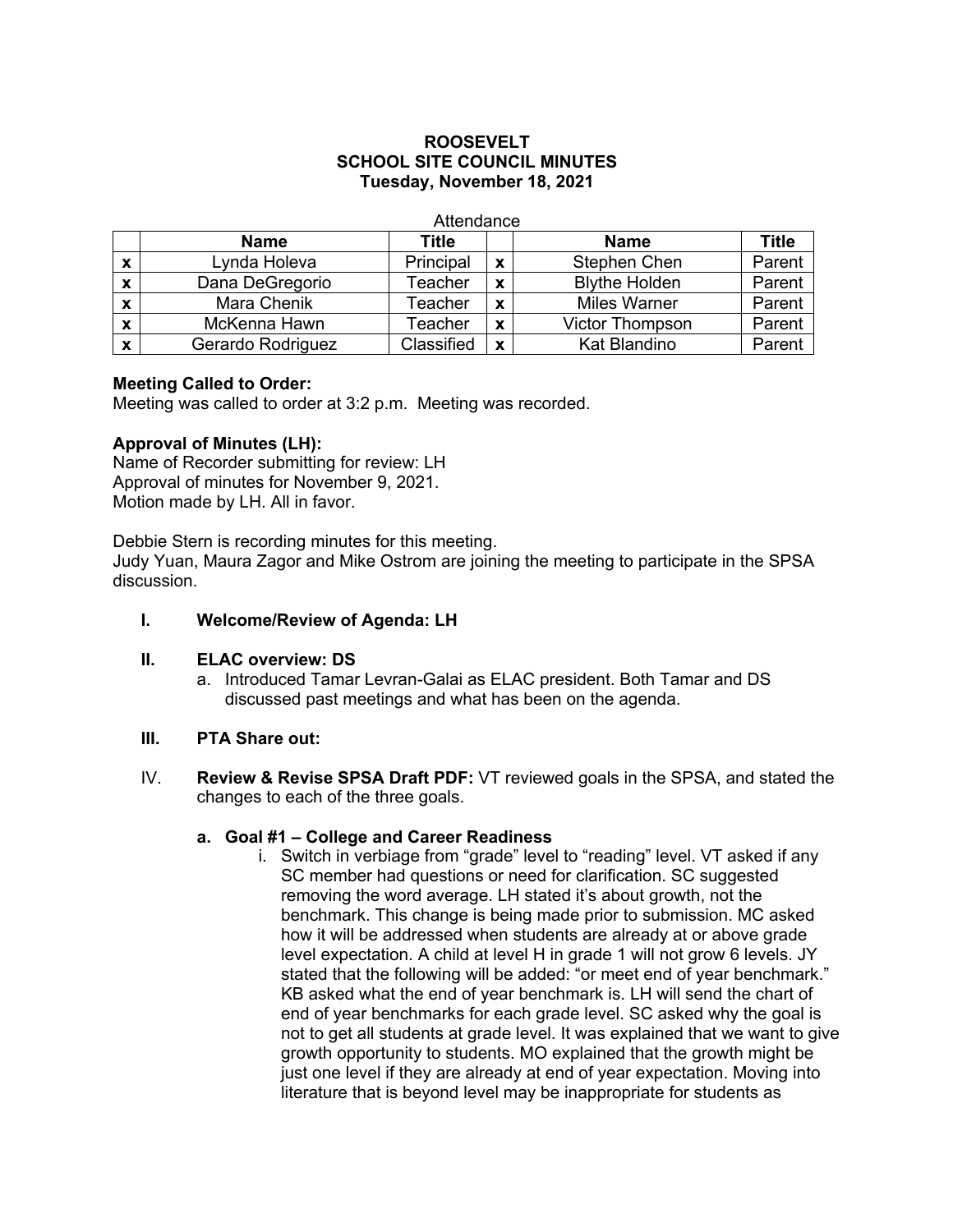content is too mature. MC shared that the growth is strong after a return to in-person school even after entering below level at the start of the year due to Covid closure. Maintaining 90% target. Tier  $1 = 41\% +$ ; Tier  $2 = 25$ -41%; (MO explained how this works and that the test is adaptive. Discussion of how the test works. SC suggested making using all rather than 90%.

- ii. By June 2022, 90% of all 2nd-5th grade will score in the Tier 1 range on the aMath assessment.
- iii. By June 2022, 90% of all 2nd-5th grade students will score in the Tier 1 range on the aReading assessment.
- b. **Goal #2: English Learner Goal -** By June 2022, all Designated English Language learners will move from the Expanding to the Bridging level on the English Proficiency Continuum by making progress in the areas of: Interacting in Meaningful Ways and Learning about How English Works.
- c. **Goal #3: School Community -** By June 2022, students will increase social problem solving skills by demonstrating knowledge and implementation of Cool Tools peer conflict resolution strategies thereby decreasing the need for teacher and/or administrator interventions to .05%, as measured by teacher and administrator intervention documentation data. – This goal was changed from its original version. VH showed the initial draft. LH mentioned that SLT stated it would be nearly impossible to measure and have data. Did not feel this was a SEL goal. Felt that portions of the goal were academic as opposed to SEL. LH explained teacher concerns with this goal outcome. Teachers prefer a goal that has something to do with SEL. LH stated that she figured out the percentage of students coming to AP for behavioral support. Would like teachers to collect their own data. MC stated that collecting this data is extremely difficult. Questions and discussion about the idea of collecting data and how to follow behaviors and determine growth. BH is concerned that this goal does not address the need she sees. LH asked for an example of what the goal might be. A commitment of time, modeling, additional resources. This seems quite subjective. Struggles with being forced to characterize. MC mentioned the need for more support for specific students in a classroom. Believes her class is being compromised. BH said more intervention is needed. Discussion as to how this might look. LH mentioned there are a couple of things being done, but the real struggle is "what is the goal?" It was recommended to add a benchmark to this goal. Seems premature to put this on paper. We don't have enough information. LH stated: Based on student and teacher SEL benchmark surveys, students will demonstrate growth on problemsolving skills. M & LH collaborated to create new wording: By June, 2022, 90% of students will fall within the typical range of developmentally appropriate range for SEL skills. Discussion about revision of language. Decided verbiage:

*By June 2022, based on student and teacher benchmark surveys, greater than or equal to 90% of stuents will increase csocial problem-solviing skills to developmentally appropriate SEL skill levels.* 

VT was asked to explain the how on this goal. VT made motion to approve this goal. LH was asked about what teachers feel about this. LH responded that teachers feel this is the problem based on survey at start of year. KB asked about benchmark surveys. LH stated that survey data is needed fast. KB wants to ensure we are serving students and not just ticking a box.

Motion to approve: DD asked about what developmentally appropriate means. Approves but wants that stated. LH asked DD to give some examples of developmentally appropriate SEL. The language was revised to include examples.